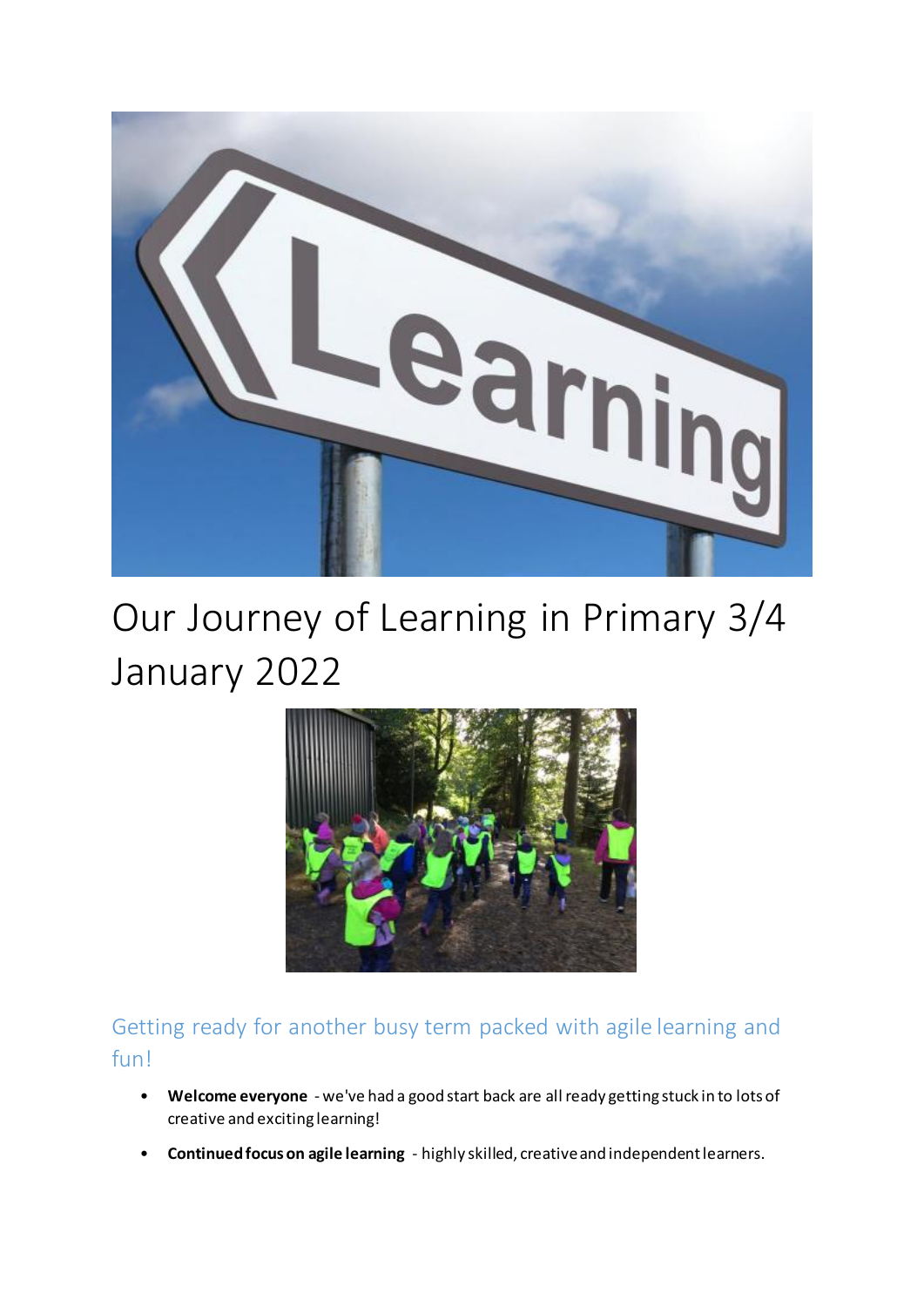- **Core learning** Health and Wellbeing, Literacy, Numeracy and Independent project based learning.
- **Other key curriculum areas** such as the Expressive Arts, Social Subjects, Science, Technology and RME.



## **Health and Wellbeing**



- **Health and Wellbeing** at the heart of Torphichen Primary -safe, happy, relaxed and supported to learn.
- **Daily** emotional check ins, mindfulness, choice of learning spaces, breakout zones.
- **Explicit teaching** of emotional literacy, social skills, physical wellbeing, planning for choices and change and relationships.

**Key themes:**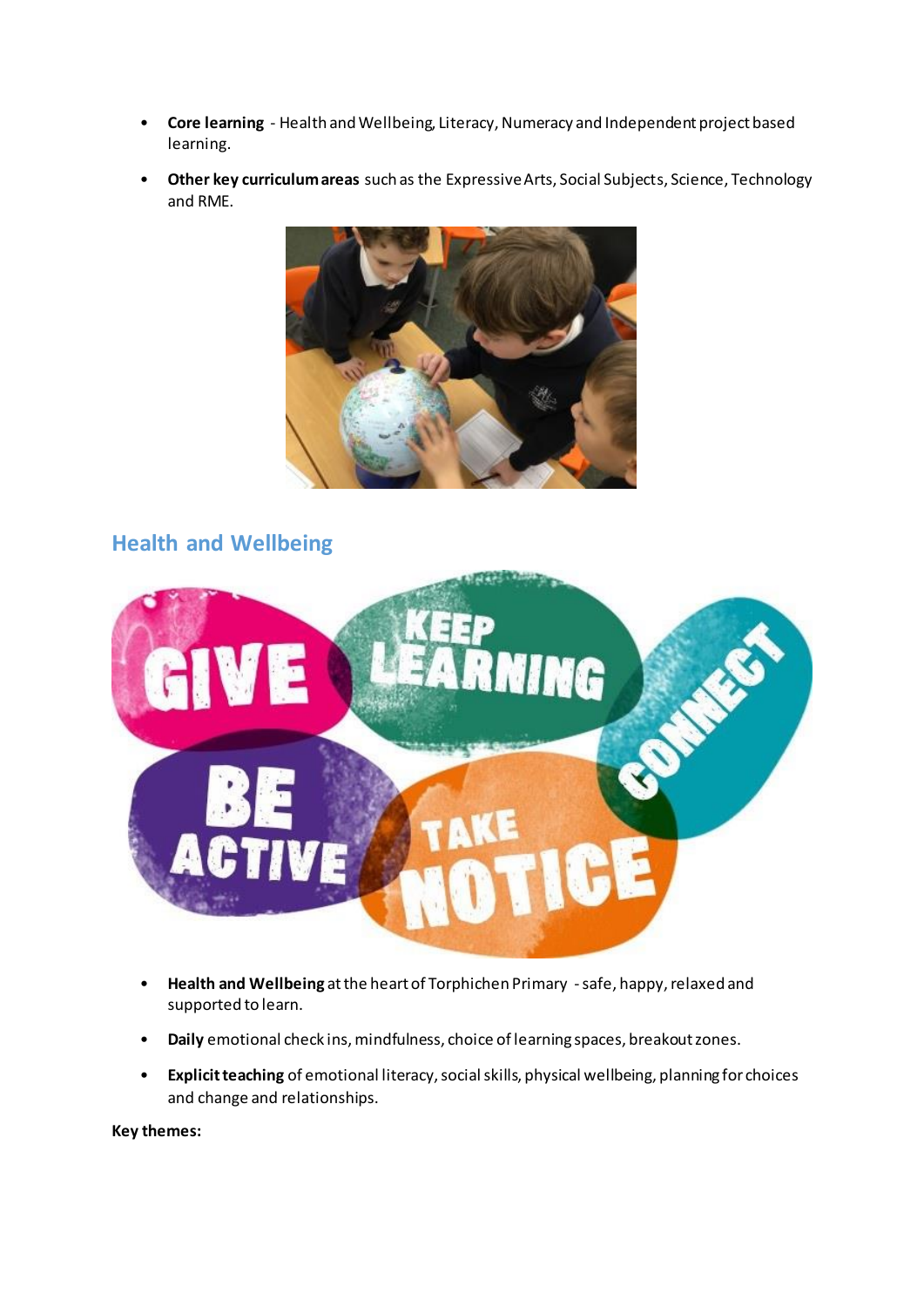- Healthy Me Friendships, staying safe online, healthy eating, smoking, alcohol, medicines, drugs and other substances,
- Relationships Celebrating my relationships with people and animals, coping with conflict, love and loss
- Changing me Unique me, puberty, diversity and inclusion, how human life begins, pregnancy and birth

<https://rshp.scot/>

## **Literacy**



**Reading**

- Reading books issued weekly
- Class novel voted for by the children
- Whole class focus on Scottish myths and legends
- Scottish poetry focus
- Reading for enjoyment in class time -range of genres and resources to choose
- Dictionary and Thesaurus skills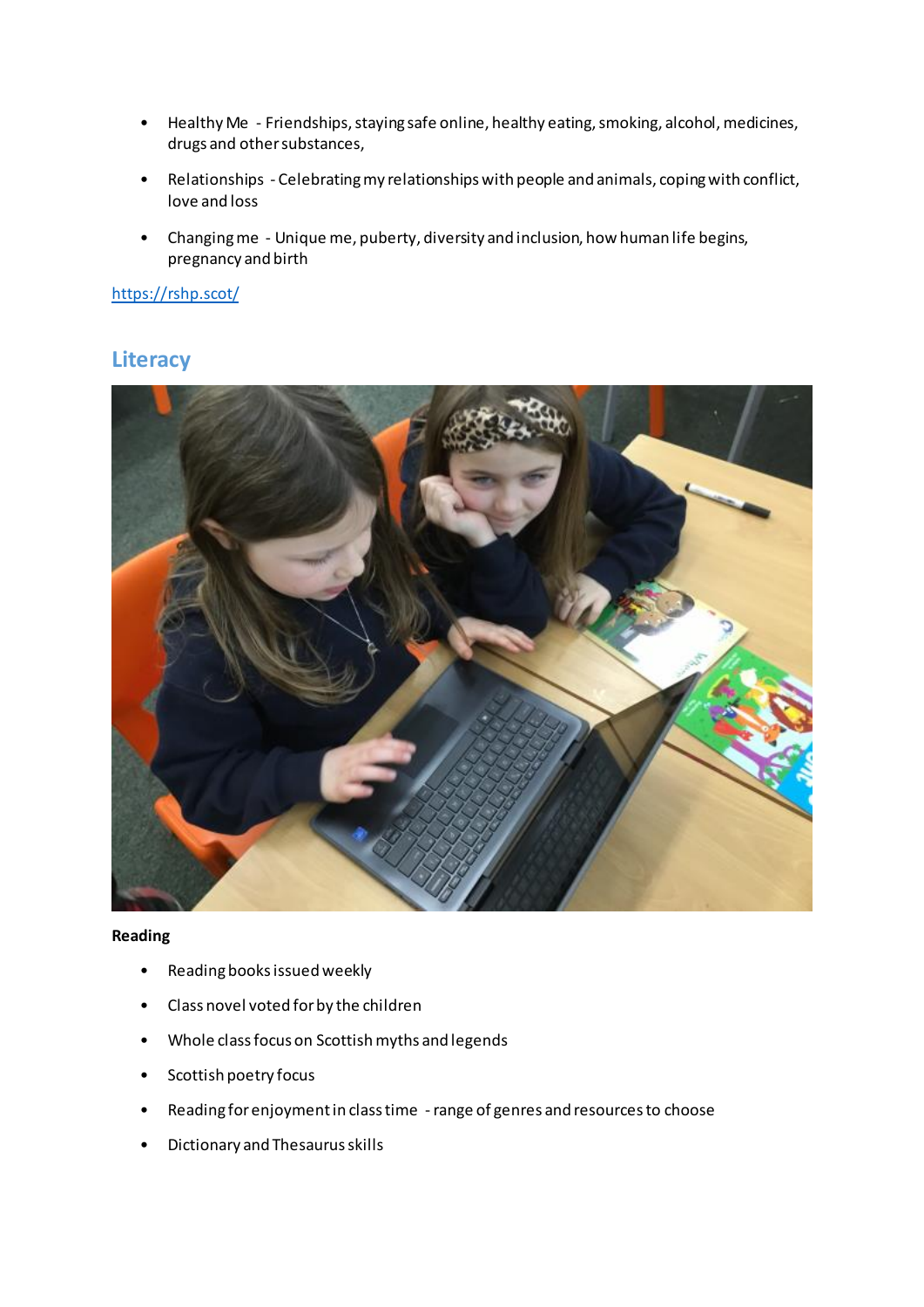• Comprehension - focus on VIPER Skills (Vocabulary, Inference, Prediction, **Explanation and Summarising**)

#### **Writing**

- Talk and planning for writing
- Plays/script writing P3-7 show
- Poetry
- Opportunities for choice and using ICT for writing
- Free writing Friday and Author's Chair

#### **Tools for Writing**

- Handwriting and presentation encouraging cursive
- Spelling strategies and daily spelling practise
- Grammar

#### **Listening and Talking**

- Twice weekly coaching sessions
- Whole class and group discussions across the curriculum
- French
- Regular 'Author's Chair' opportunities

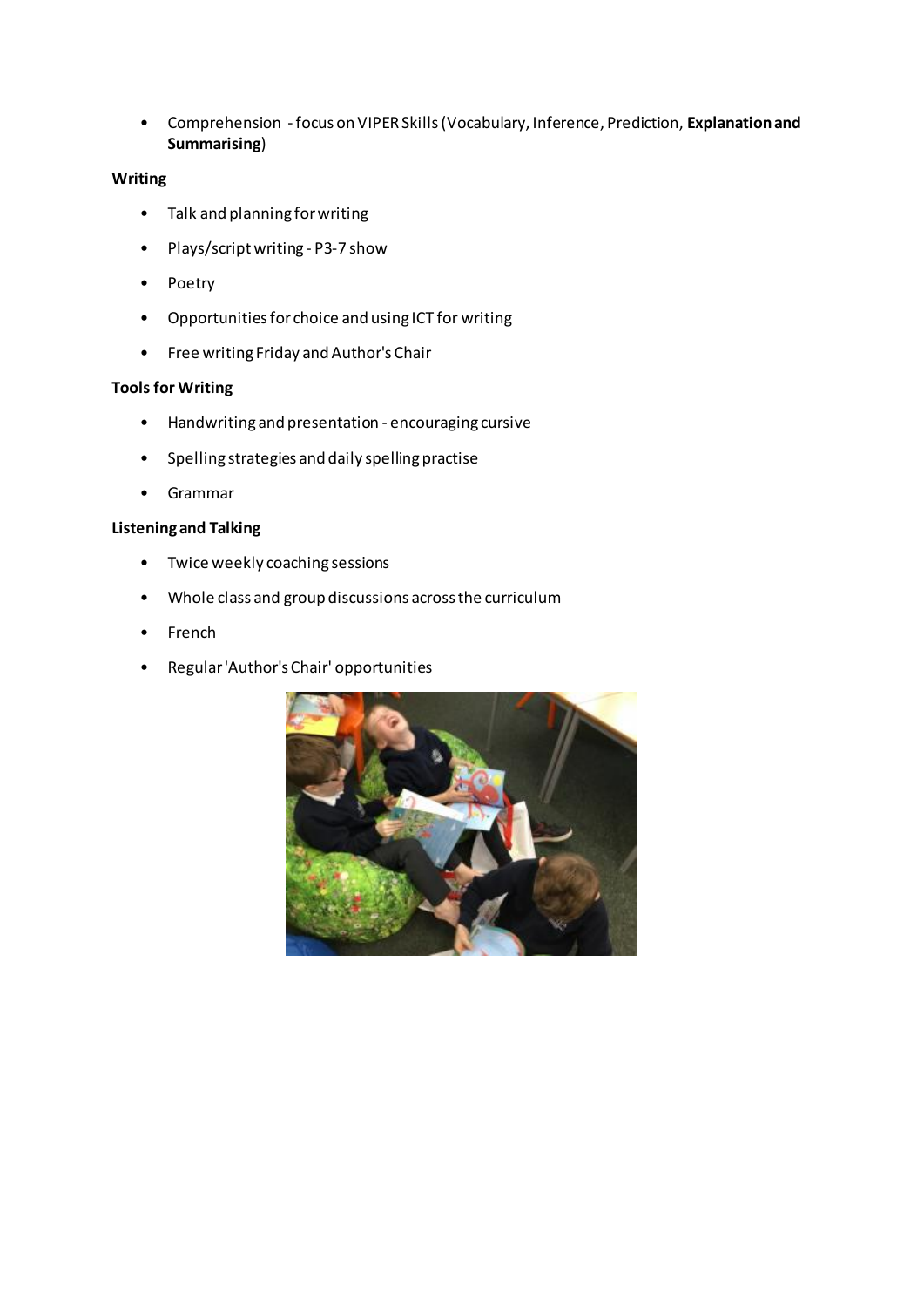## **Numeracy and Maths**



- **CPAL**  concrete, pictorial, abstract and language.
- **Number Talks** mental maths, deeper thinking, sharing strategies and build confidence and fluency.

**The key concepts** we will be focussing on over the next two terms will be:

- Multiplication and division including formal written strategies
- Data handling also putting this to practical use through presenting findings of individual projects
- 2D and 3D shape
- **Fractions**
- Money
- Time
- Patterns and relationships
- Expressions and equations
- Problem solving lots of practical 'real life' situations and scenarios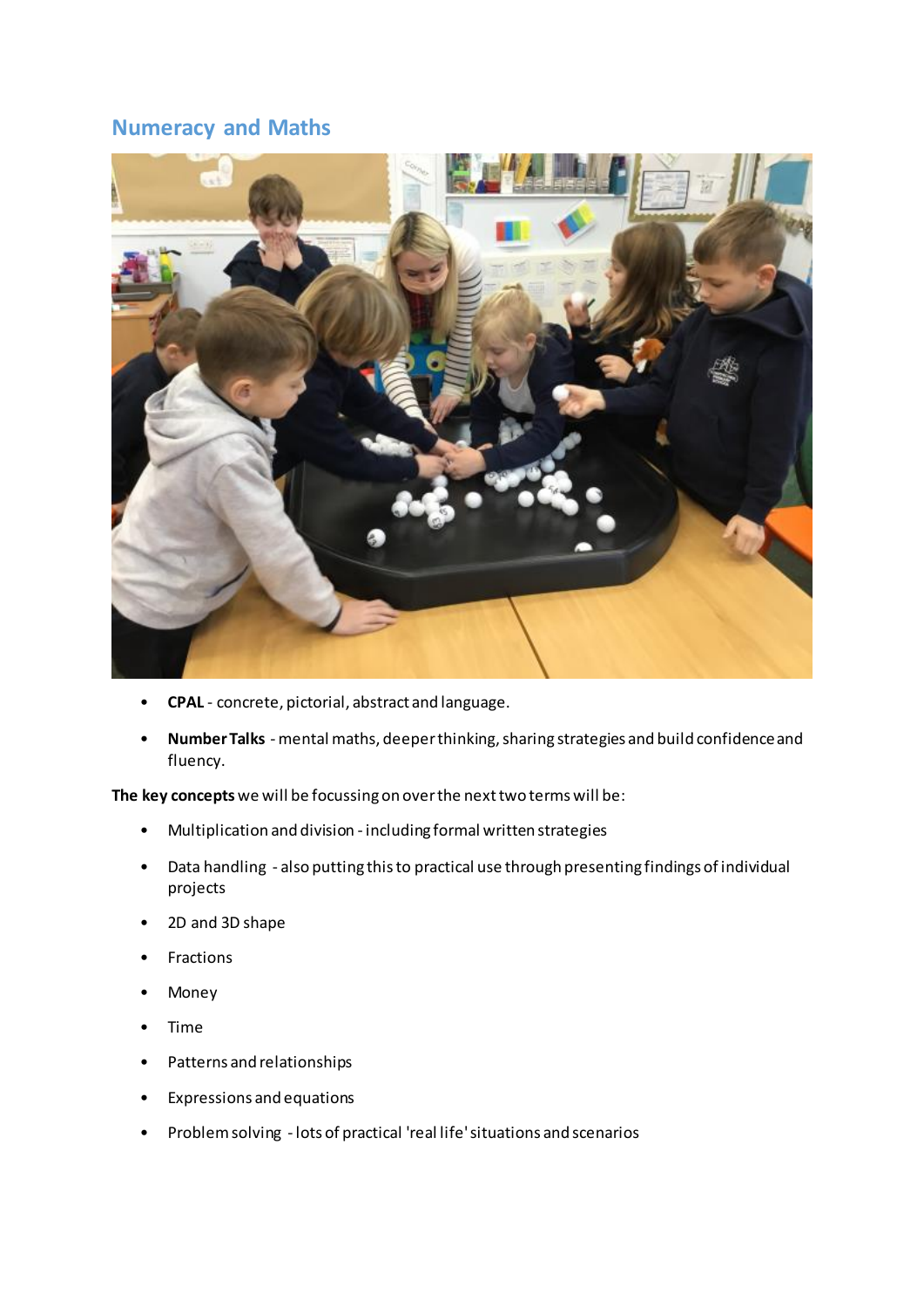

## **Independent and Project-based Learning**

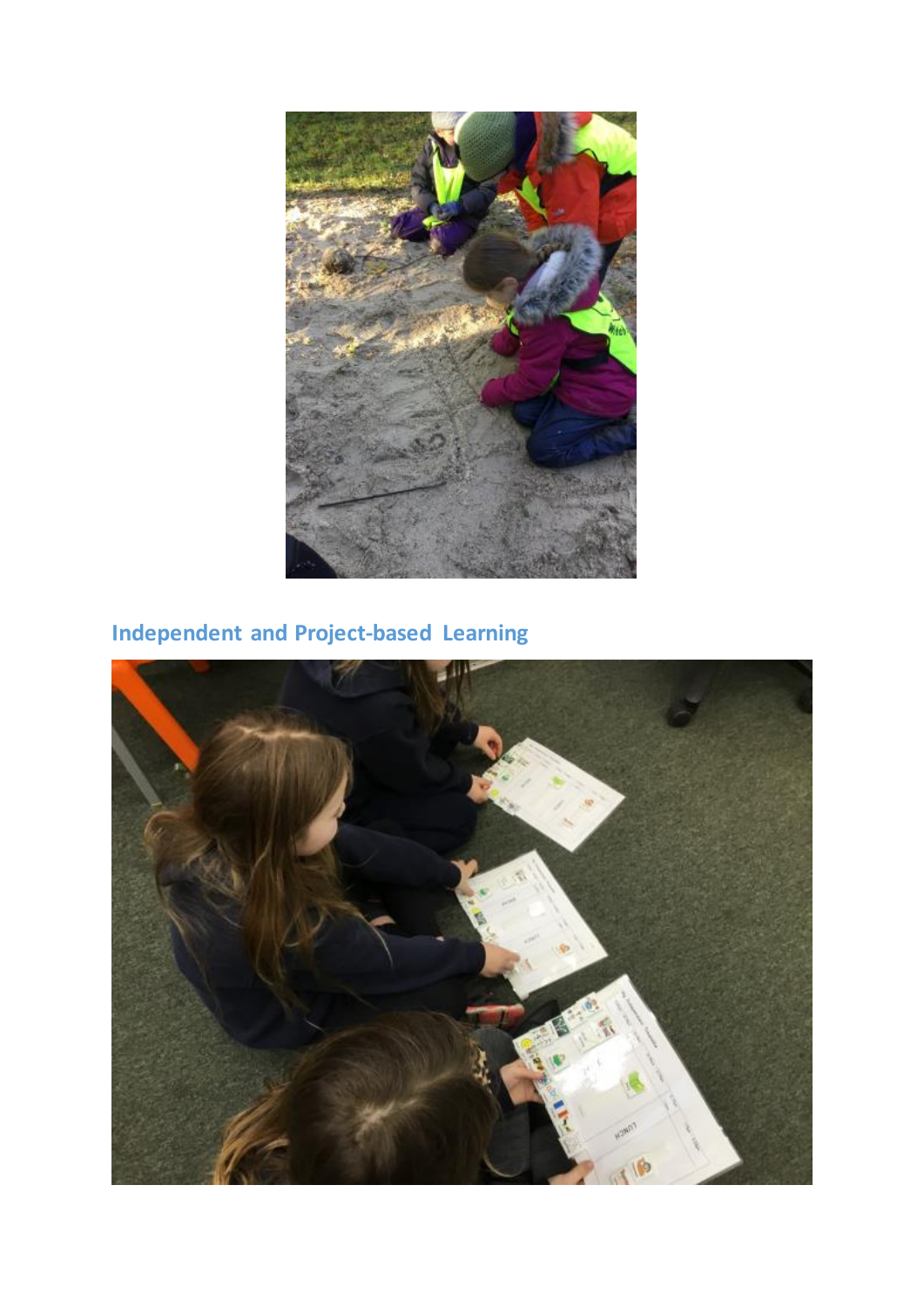- **Skills framework** Collaboration, Communication, Critical Thinking, Self Directed Learning, Creativity and Personal & Social Skills
- **Core skills embedded** in planning and implementing our independent learning projects.
- **Independent timetables**  flexibility, collaboration, time management.
- **Independent project based learning** collaborate or work independently on a project of choice.
- **Planning initial learning goals, outcomes and focus skills** break projects into managable steps to achieve project objectives.
- **Weekly coaching sessions** with Mrs Lee, Mrs Johnston and Ms Ferguson.
- **Project poster presentation**  share their learning with others.
- **Some amazing examples of projects!**

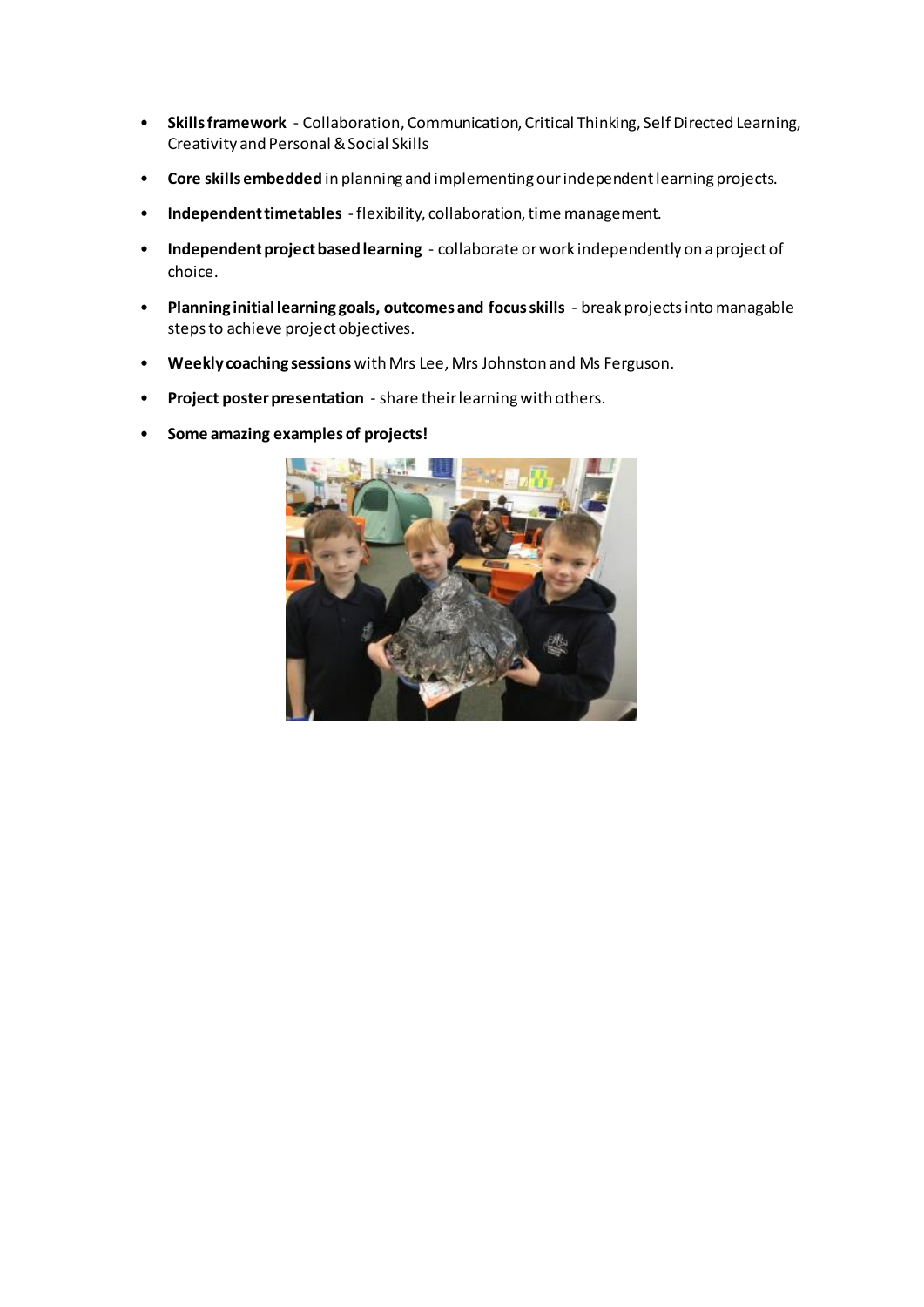## **Additional Information**



- **ICT to support learning**  Teams, Seesaw, Bug Club, Get Epic, Sumdog and Languagenut to name a few!
- **Offerings** 2 weekly offerings to share skills and talents.
- **P3-7 Show** collaboration with P5/6 and P7.
- **PE Days**  Monday and Tuesday afternoons so please ensure your child comes to school dressed in comfortable clothing and trainers on these days. Badminton skills, Scottish Country Dancing, Club Golf and Athletics.
- **Beginner's football** with Ms Anderson on a Wednesday.